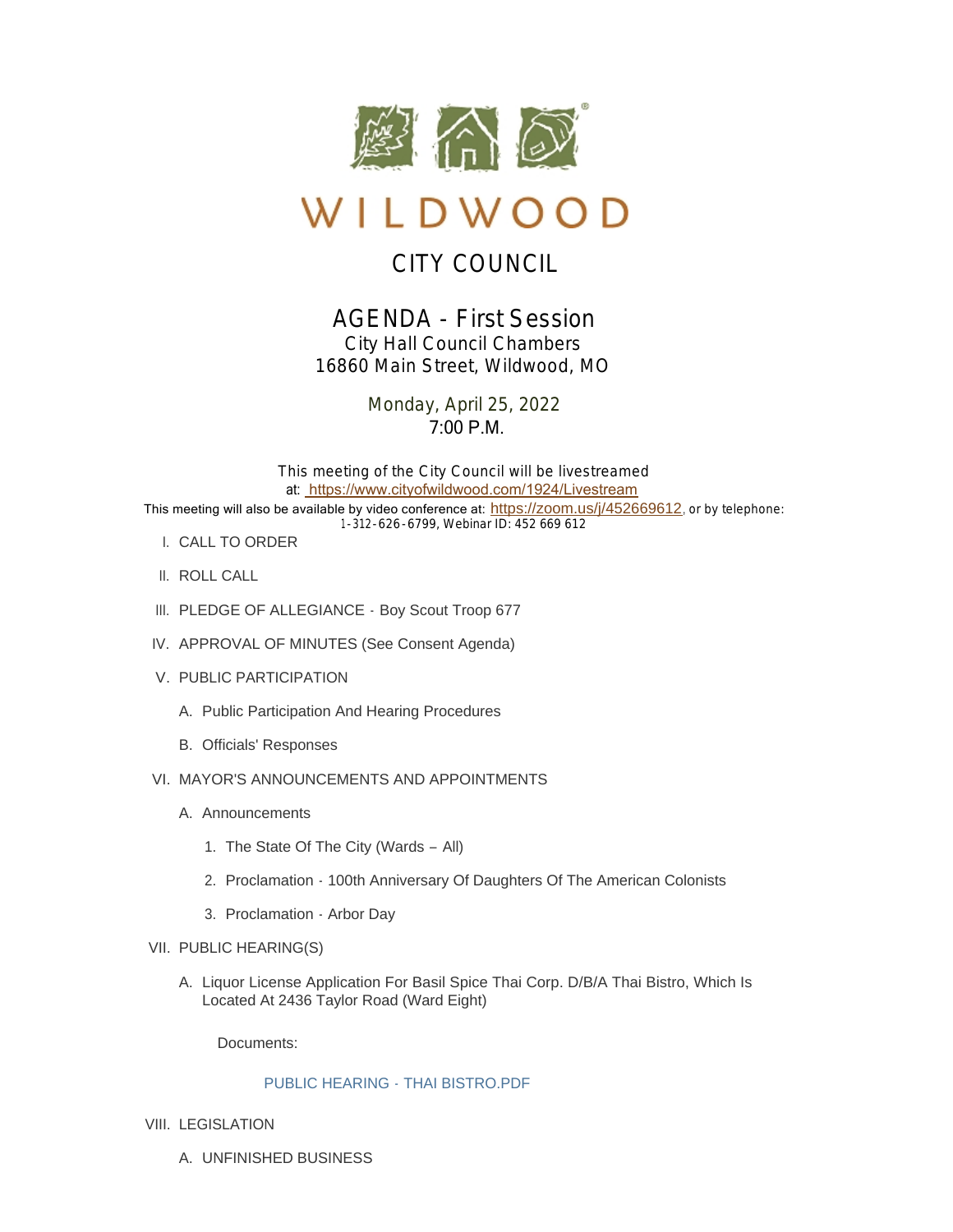BILL #2676 1.

AN ORDINANCE OF THE CITY OF WILDWOOD, MISSOURI, AUTHORIZING THE MAYOR TO EXECUTE ALL NECESSARY AND REQUIRED ITEMS RELATING TO A PROFESSIONAL SERVICE AGREEMENT WITH HUMAN NATURE AND CIVIL DESIGN, INC. (CDI) FOR THE DEVELOPMENT AND COMPLETION OF DESIGN, ENGINEERING, AND BID SPECIFICATIONS AND PLANS FOR PHASE ONE OF WILDWOOD VILLAGE GREEN IN TOWN CENTER AREA. *Recommended by the*  Planning and Parks Committee (Second Reading) (Ward Eight)

Direct Budgetary Impact: \$193,000

Funding Source: Capital Improvement Program FY2022

Strategic Plan Goal: Enhanced Green Space

BILL #2688 2.

AN ORDINANCE OF THE CITY OF WILDWOOD, MISSOURI, AUTHORIZING THE MAYOR TO NEGOTIATE AND EXECUTE A MUNICIPAL AGREEMENT BY AND BETWEEN THE CITY OF WILDWOOD, MISSOURI, AND THE MISSOURI HIGHWAYS AND TRANSPORTATION COMMISSION FOR THE CONSTRUCTION AND MAINTENANCE OF A NEW ROUNDABOUT ON STATE ROUTE 109/ROUTE CC AT WILD HORSE CREEK ROAD AND SOUTH EATHERTON ROAD. *Recommended by the Administration/Public Works Committee* (Second Reading) (Ward One)

Direct Budgetary Impact: None

Funding Source: N/A

Strategic Plan Goal: N/A

Documents:

[BILL 2688.PDF](https://www.cityofwildwood.com/AgendaCenter/ViewFile/Item/32373?fileID=33942)

BILL #2689 3.

AN ORDINANCE OF THE CITY OF WILDWOOD, MISSOURI, ESTABLISHING THE BOUNDARIES OF THE SPECIAL CIRCUMSTANCES OVERLY DISTRICT (SCOD) BY INCLUDING THEREIN FIVE LEGAL LOTS OF RECORDS, ALL BEING HEREIN IDENTIFIED, WITH SAID ACTION BEING CONSISTENT WITH THE LETTER OF RECOMMENDATION COMPLETED AND SUBMITTED BY THE PLANNING AND ZONING COMMISSION AND DATED FEBRUARY 7, 2022. *Recommended by the Planning and Zoning Commission* (Second Reading) (Ward Two)

Direct Budgetary Impact: None

Funding Source: N/A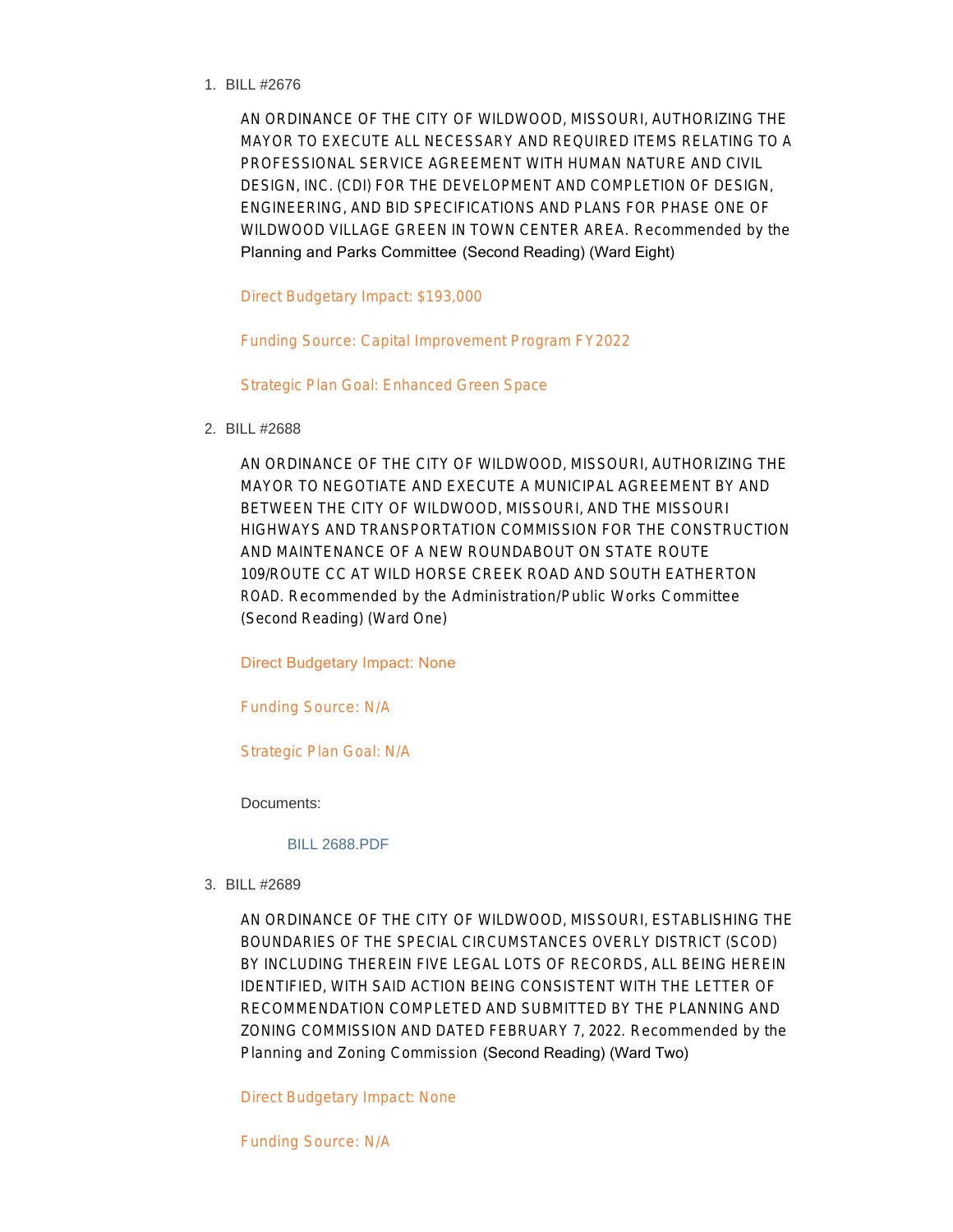Strategic Plan Goal: N/A

Documents:

#### [BILL 2689.PDF](https://www.cityofwildwood.com/AgendaCenter/ViewFile/Item/32374?fileID=33943)

BILL #2690 4.

AN ORDINANCE OF THE CITY OF WILDWOOD, MISSOURI, AMENDING EXISTING PLANNED RESIDENTIAL DEVELOPMENT OVERLAY DISTRICT ORDINANCE #727, AND ITS CORRESPONDING CONDITIONAL USE PERMIT (CUP), BY DELETING IN ITS ENTIRETY SECTION ONE – PERMITTED USES, SECTION 4(m.) – PARKING REQUIREMENTS, AND SECTIONS 4(v. and x.) – MISCELLANEOUS CONDITIONS, AND THEREAFTER REPLACING THEM WITH A NEW SECTION ONE – PERMITTED USES, SECTION 4(m.) – PARKING REQUIREMENTS, AND SECTIONS 4(v. and x.) – MISCELLANEOUS CONDITIONS, WHICH WOULD PERMIT THE INSTALLATION OF DOG RUNS, ESTABLISH THE PROCESSES AND STANDARDS FOR ARCHITECTURAL REVIEW OF CERTAIN STRUCTURES, AND ALLOW FOR ADDITIONAL PET-RELATED ACTIVITIES ON THIS 7.9-ACRE SITE, WITH SAID ACTION BEING CONSISTENT WITH THE LETTER OF RECOMMENDATION COMPLETED AND SUBMITTED BY THE PLANNING AND ZONING COMMISSION THAT IS DATED MARCH 7, 2022. *Recommended by the Planning and Zoning Commission* (Second Reading) (Ward Six)

Direct Budgetary Impact: None

Funding Source: N/A

Strategic Plan Goal: N/A

Documents:

#### [BILL 2690.PDF](https://www.cityofwildwood.com/AgendaCenter/ViewFile/Item/32375?fileID=33944)

BILL #2692 5.

AN ORDINANCE OF THE CITY OF WILDWOOD, MISSOURI, AUTHORIZING THE MAYOR TO ENTER INTO A CITY/CONTRACTOR AGREEMENT WITH IDEAL LANDSCAPING GROUP, FOR THE DEVELOPMENT OF PHASE TWO OF THE BLUFF VIEW PARK PROJECT, AS INDICATED IN THE BID DOCUMENTS AND SPECIFICATIONS, WHICH INCLUDES THE BASE PROPOSAL AND ADD ALTERNATES #1 AND #3, IN KEEPING WITH THE DOCUMENTATION SUBMITTED BY SUCH IN RESPONSE TO THE CITY'S ADVERTISEMENT IN THIS REGARD. *Recommended by the Planning and Parks Committee* (Second Reading) (Ward Six)

Direct Budgetary Impact: \$738,000

Funding Source: Grant (\$525,000) and Capital Improvement Program FY2022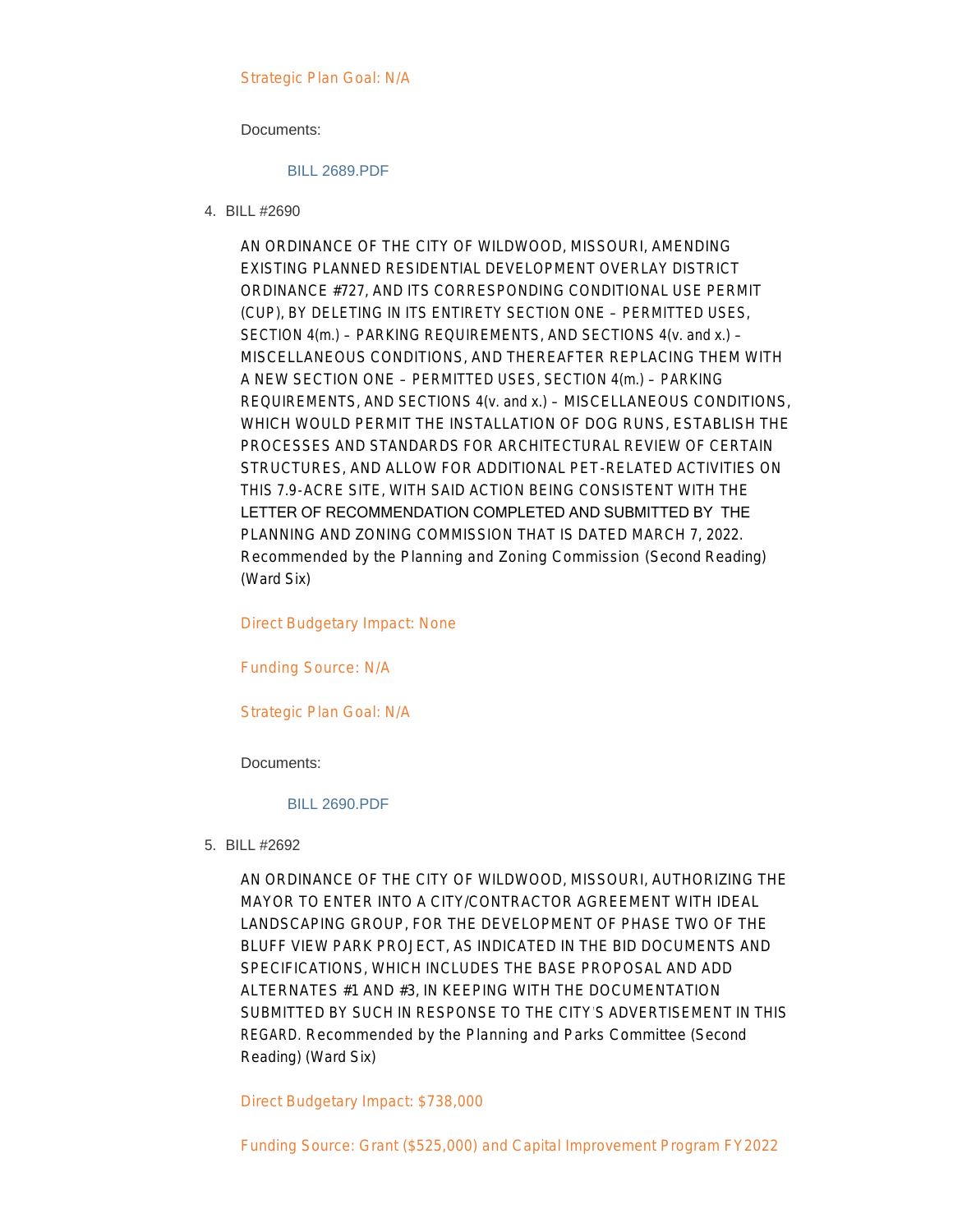#### Strategic Plan Goal: Public Works/Public Safety

Documents:

#### [BILL 2692.PDF](https://www.cityofwildwood.com/AgendaCenter/ViewFile/Item/32376?fileID=33945)

BILL #2695 6.

AN ORDINANCE OF THE CITY OF WILDWOOD, MISSOURI, AUTHORIZING THE MAYOR TO NEGOTIATE AND EXECUTE AN AGREEMENT BY AND BETWEEN THE CITY OF WILDWOOD, MISSOURI, AND METRO WEST FIRE PROTECTION DISTRICT FOR THE INSTALLATION, OPERATION, AND MAINTENANCE OF A PRIORITY CONTROL SIGNAL SYSTEM AT CITY-OWNED AND MAINTAINED TRAFFIC SIGNALS. *Recommended by the Board of Public Safety* (Second Reading) (Wards Seven and Eight)

Direct Budgetary Impact: None

Funding Source: N/A

Strategic Plan Goal: N/A

Documents:

[BILL 2695.PDF](https://www.cityofwildwood.com/AgendaCenter/ViewFile/Item/32377?fileID=33946)

BILL #2696 7.

AN ORDINANCE OF THE CITY OF WILDWOOD, MISSOURI, AUTHORIZING THE MAYOR TO EXECUTE ALL DOCUMENTS AND OTHER ITEMS THAT ARE NECESSARY TO ESTABLISH A MULTIPLE-USE TRAIL EASEMENT TO THE BENEFIT OF THE CITY OF WILDWOOD, MISSOURI, WITHIN AN EXISTING COMMON GROUND AREA OF THE ENCLAVES AT CHERRY HILLS SUBDIVISION, OF WHICH THE THREE TRUSTEES HAVE AGREED AND SIGNED SAID INSTRUMENTS TO THIS EFFECT AND THEREBY APPROVING SUCH. *Recommended by the Department of Planning* (Second Reading) (Ward Eight)

Direct Budgetary Impact: None

Funding Source: N/A

Strategic Plan Goal: Enhanced Green Space

Documents:

#### [BILL 2696.PDF](https://www.cityofwildwood.com/AgendaCenter/ViewFile/Item/32378?fileID=33947)

- **B. NEW BUSINESS** 
	- 1. Certification Of April 5, 2022 Municipal Election Results